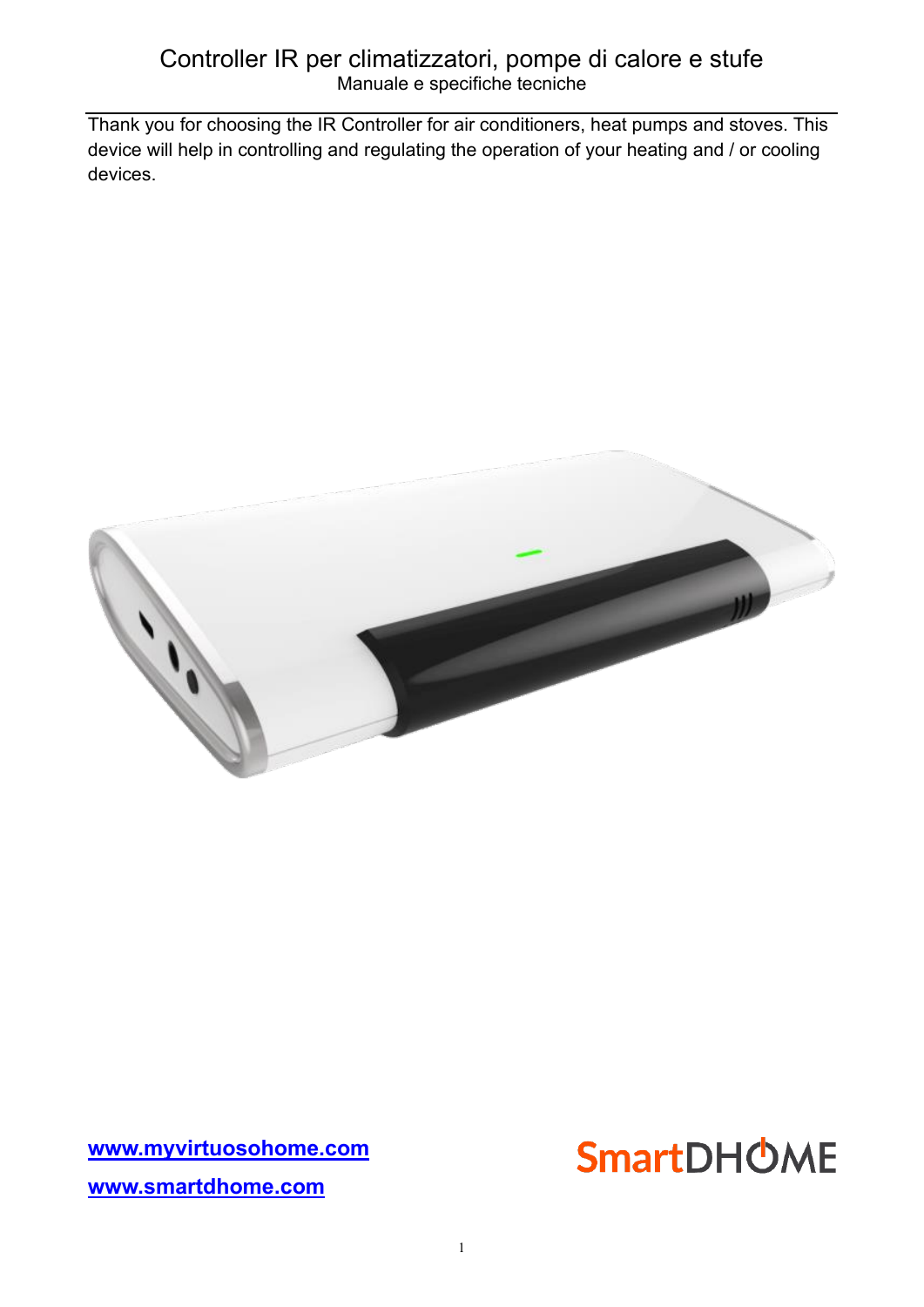## Controller IR per climatizzatori, pompe di calore e stufe Manuale e specifiche tecniche

## **Description**

The IR controller for air conditioners, heat pumps and stoves has been designed to be able to replicate the inputs of the infrared remote controls of air conditioners, heat pumps and stoves from a smartphone.



# **Features**

- Protocol: Z-Wave Plus (868.42MHz)
- Power supply: MicrUSB (not included), 2AA batteries (not included)
- Measurable temperature range  $0^{\circ}C 40^{\circ}C$
- Resolution: 0.5 °C
- Operating temperature: 0 °C 40 °C, not condensed
- Signal port: 30m in open field
- Dimensions: 128 x 78 x 22mm
- Weight: 84g (excluding battery)

# **Package contents**

- IR controller for ait conditioners heat pumps and stoves.
- Fixing accessories
- User manual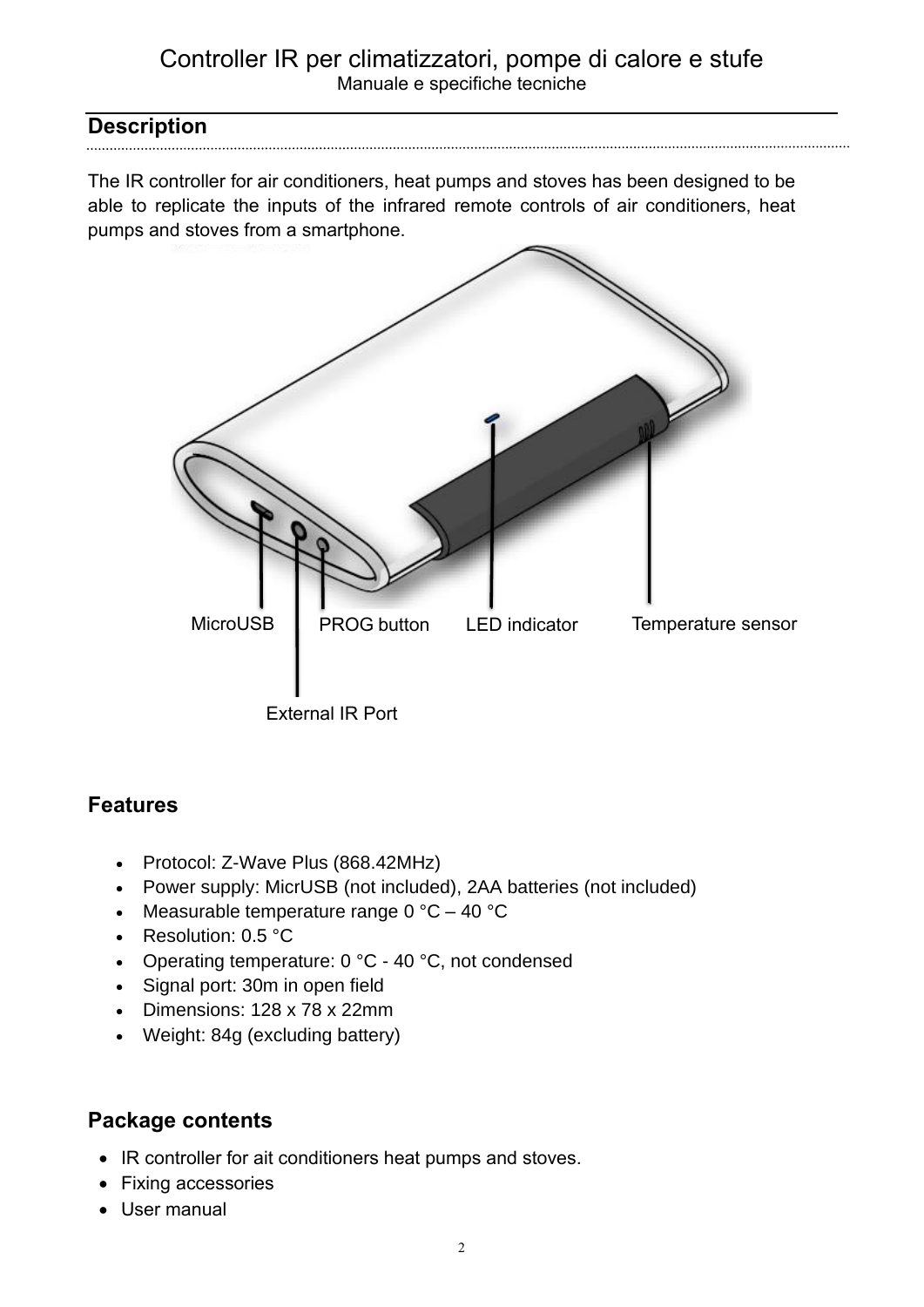## Controller IR per climatizzatori, pompe di calore e stufe Manuale e specifiche tecniche

## **Installation**

**ATTENTION!** Before installing the device, power it with battey or MIcroUSB (not included) and carry out the inclusion procedure.

**Note:** if you decide to power the controller by battery (2 x AA not included) the FLiRS (Frequently Listening Routing Slave) mode will be activated immediately. It will allow a great saving of the battery thanks to the suspension of the device when it isn't in use. The response of the Z-Wave command will therefore have a latency of 1-2 seconds longer than the MicroUSB power supply.

# **Assembly**

The IR controller should be mounted on an interior wall at a height of 1.5m from the floor, where it can be easily affected by the room temperature. Before assembly, check the best place for installation to avoid damaging the device. The suitable place to fix the controller is a place where there are no objects that could block the communication between it and the air conditioner, stove or heat pump.

**Note:** Avoid mounting near equipment that heats up during use (es. TV, radiator, refrigerator).

**Note:** Avoid mounting in places in direct sunlight, drafts or in some enclosed space.

Once you have found the place, follow the instructions:

- Place the controller on the wall and mark the hole locations with a pencil.
- Drill the holes in the positions just marked, then insert the wall plugs supplied.
- Insert and fix the screws as shown in the figure.



#### **Assembly note:**

• It is recommended to install the controller so that the black stove is aligned with the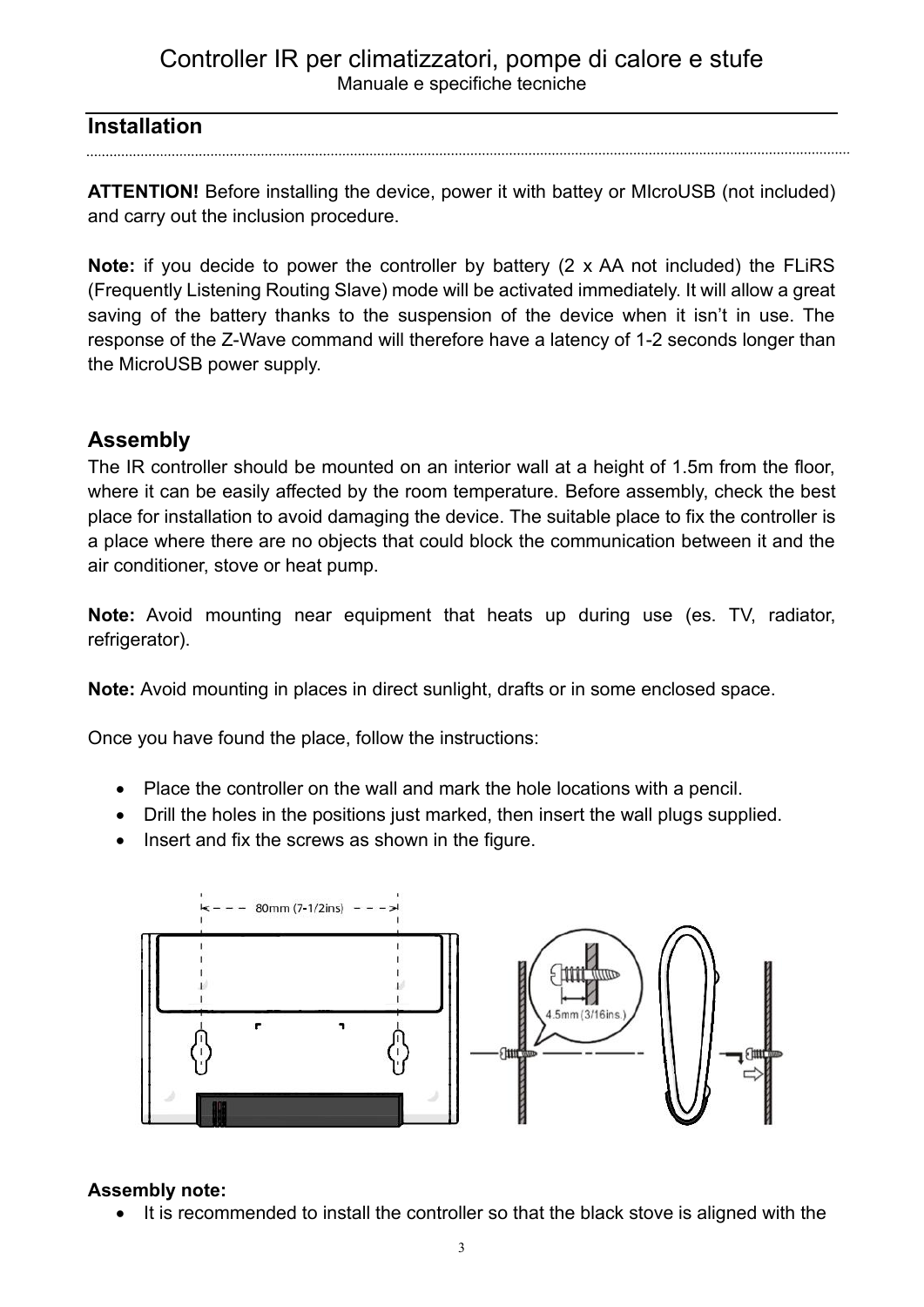IR receiver, so that the MyVirtuoso Home device communicates directly with the air conditioner or heat pump.

- Within a radius of 5 meters, the device sends the command in from the alignment with the IR receiver, however it is highly recommended to install the controller with the black part aligned with the IR receiver of the device we want to control.
- The range of action is about 10 meters in an open field, the further you move it, the more difficult it will be to send commands, so it is recommended to stay within this range.

# **Inclusion**

Before starting the procedure for including the device in a Z-Wave network, make sure that the MyVirtuoso Home gateway is in inclusion mode (refer to the relevant manual available on the website [www.myvirtuosohome.com/en/downloads](http://www.myvirtuosohome.com/en/downloads) ).

1. Quickly press the pairing button 3 times within 1 second. The controller will enter into inclusion mode and the green LED will flash 2 times.

**Note:** if a red LED flashes twice, the inclusion procedure was not successful. It is necessary to repeat the procedure.

**Note:** if the inclusion procedure does not work, try to exclude and/or reset the device to factory settings and try to include again.

# **Exclusion**

Before starting the procedure for including the device in a Z-Wave network, make sure that the MyVirtuoso Home gateway is in exclusion mode (refer to the relevant manual available on the website [www.myvirtuosohome.com/en/downloads](http://www.myvirtuosohome.com/en/downloads) ).

1. Quickly press the pairing button 3 times within 1 second. The controller will enter into exclusion mode and the green LED will flash 2 times.

**Note:** if a red LED flashes twice, the exclusion procedure was not successful. It is necessary to repeat the procedure.

# **Reset**

It is possible to reset the device to factory settings without having to involve the MyVirtuoso Home gateway.

**ATTENTION!** Perform this procedure only if the gateway is not operational.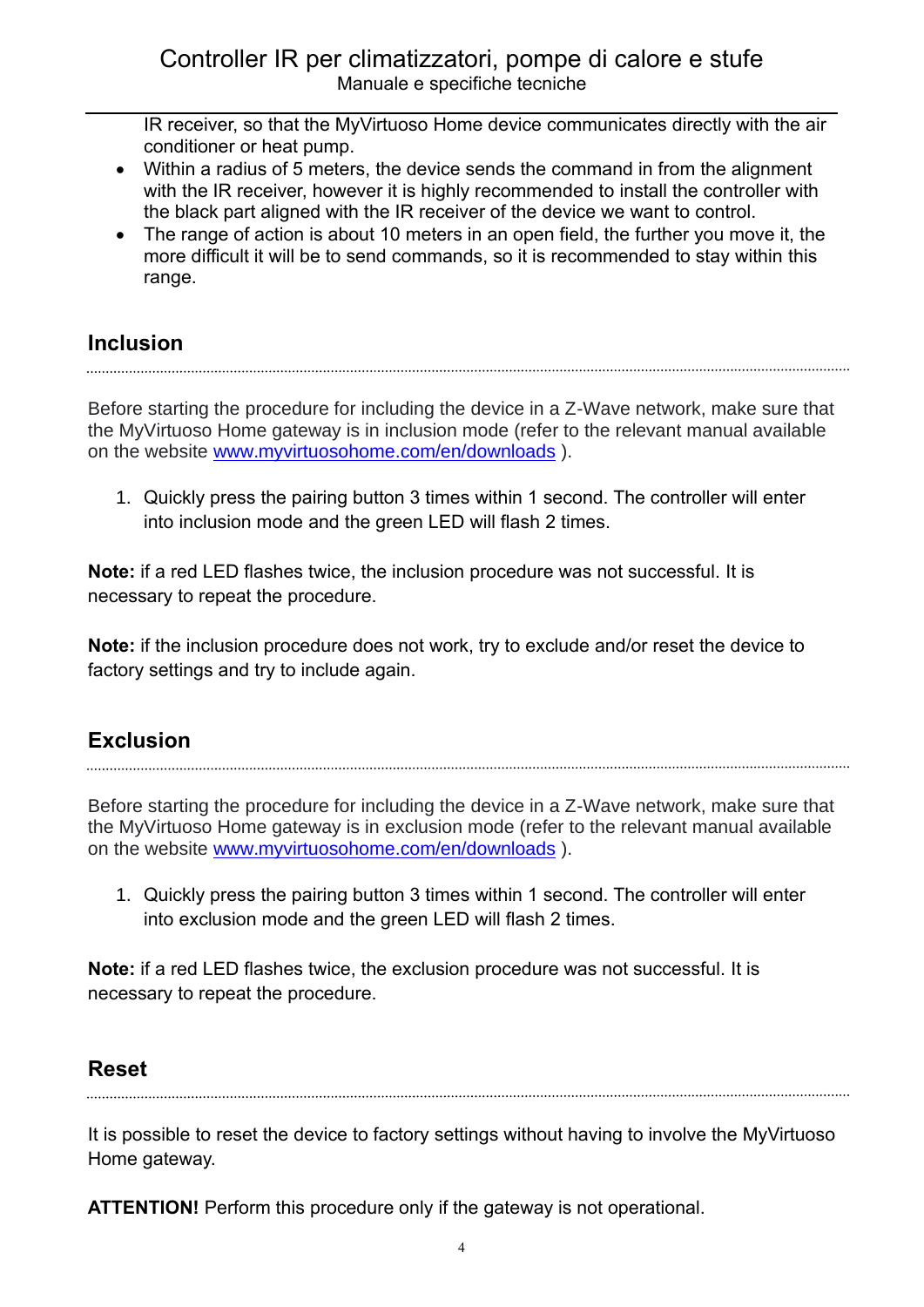1. Press and hold the pairing button for 3 seconds, the green LED will turn on. DO NOT release the button until the LED flashes 2 times.

# **Command learning**

The IR Controller for air conditioners, heat pumps and stoves has the ability to learn and commands to send to the air conditioner. To configure these commands, you need to use the application:

- Correctly include the device so that it is visible on the page where the list of devices is shown. Press the green arrow on the right of the product name.
- On the detail page of the IR Controller, press "configure commands". Wait a few seconds, until a screen appears with all the commands already stored by the device and the item **add a new command**.
- Choose one of the four options (OFF, COOL, HEAT, DRY) available in the screen menu. How to set the commands:

#### **Off and Dry**

Choose one of the two commands and then press configure command.

#### **Cool and Heat**

Choose one of the two commands and select the temperature you want to teach. Then press configure command.

• Once you have pressed the configure command button, hold the air conditioner remote control no more than 5 centimetres from the black plate of the IR controller and, following the procedure in the application, press the button for the command you have decided to teach.

Here's how the LED behaves

| <b>Green LED</b>                 | The device is in learning mode |
|----------------------------------|--------------------------------|
| <b>Green LED flashes 2 times</b> | The command has been learned   |
| Red LED flashes 2 times          | The command was not learned    |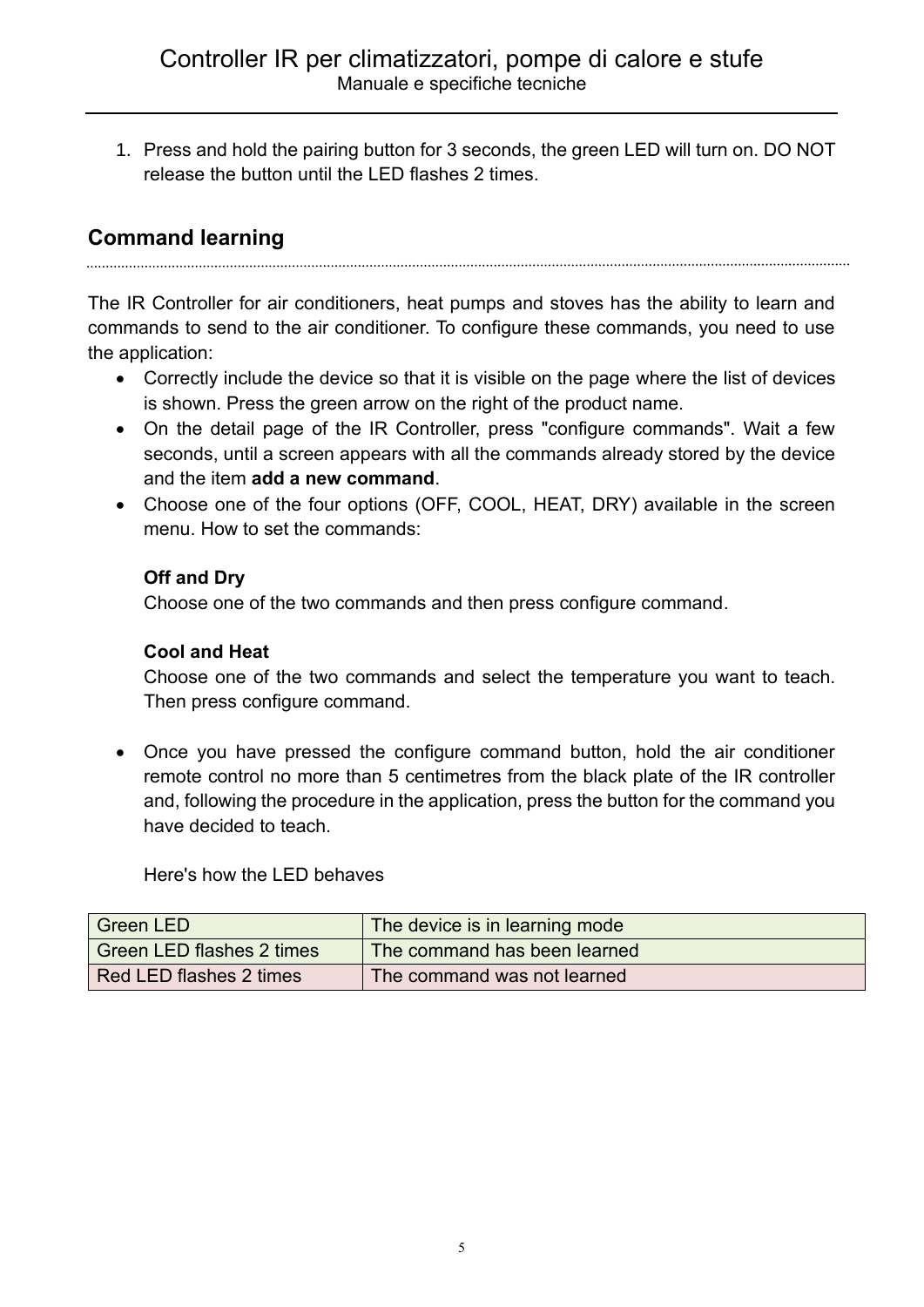The procedure will be successful when a message appears on the application informing you that the command has been learned and it will be possible to see it in the Configure Commands page.

For the HEAT and COOL commands, a star will be shown on the right side of the screen and it will be possible to select only one command at a time for each of these modes

The selected commands will be visible within the device detail screen. These buttons will only be visible after you have taught the commands to the device.

| $\leftarrow$         | Configure commands |            |            |  |  |
|----------------------|--------------------|------------|------------|--|--|
| Off                  |                    |            |            |  |  |
| Cool $(21°)$         |                    |            |            |  |  |
| Cool $(19°)$         |                    |            |            |  |  |
| Heat $(23°)$         |                    |            |            |  |  |
|                      | Add new command    |            |            |  |  |
| $\leftarrow$         | <b>Device</b>      |            |            |  |  |
| <b>IR Controller</b> |                    |            | $71%$ $6%$ |  |  |
| 小音台                  |                    |            |            |  |  |
| OFF                  | <b>HEAT</b>        | <b>DRY</b> | COOL       |  |  |
|                      |                    |            |            |  |  |

**Note:** If a red triangle appears on the detail page or on the devices page while teaching commands, please ignore it until all the useful commands have been taught. After completing the procedure, bring the IR controller less than one meter from the MyVirtuoso Home gateway and first press the triangle and then the reconfiguration button. If it fails, and therefore the triangle remains visible, repeat the procedure. If the problem persists, contact support on the site <http://helpdesk.smartdhome.com/users/register.aspx>